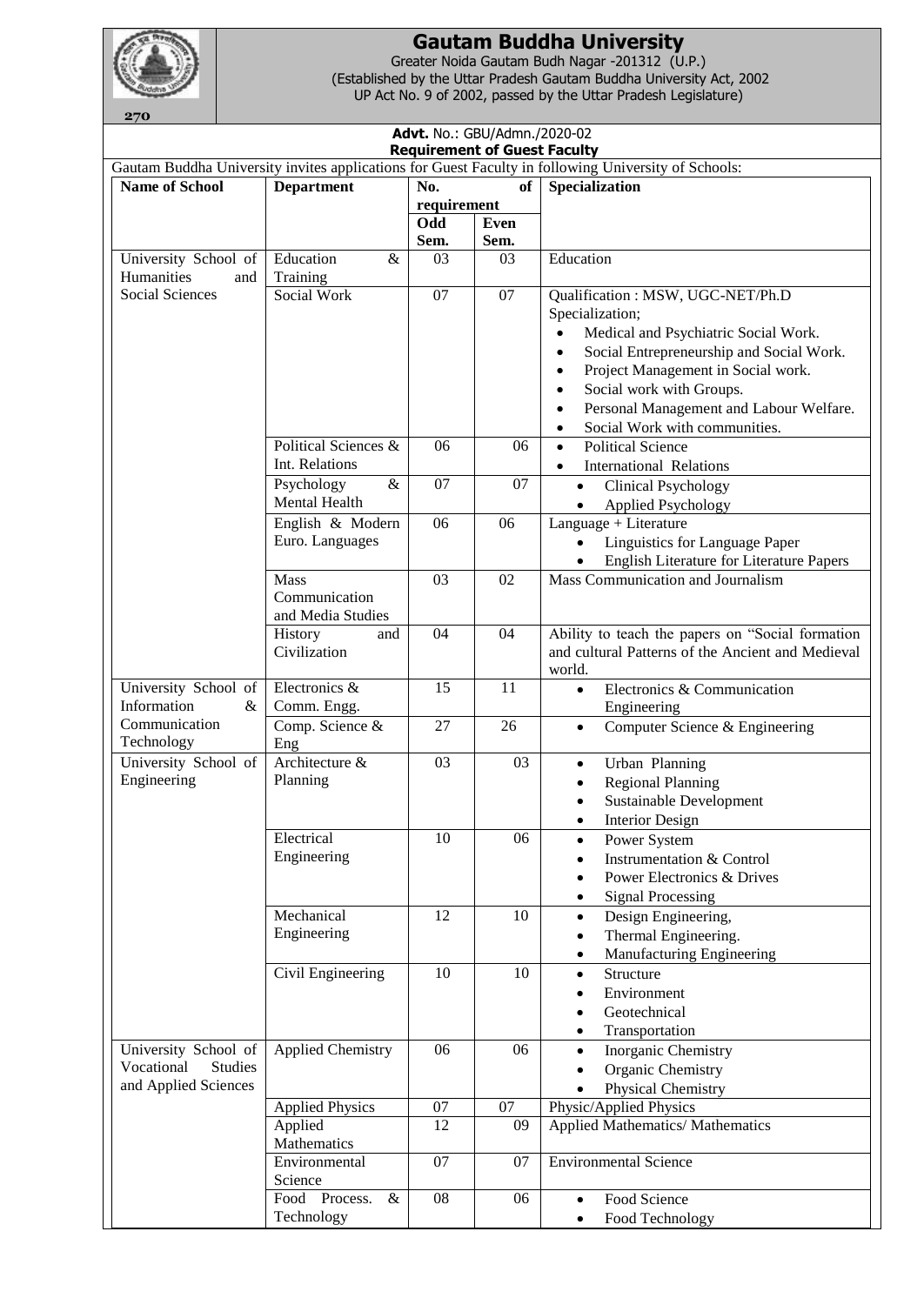| University School of   Law |                          | 04 | 04             | International Trade Law                 |
|----------------------------|--------------------------|----|----------------|-----------------------------------------|
| Justice<br>and<br>Law,     |                          |    |                | Jurisprudence                           |
| Governance                 |                          |    |                | <b>Research Methodology</b><br>٠        |
|                            |                          |    |                | Drafting, Pleading and Convincing.<br>٠ |
|                            |                          |    |                | Corporate Law                           |
|                            |                          |    |                | Comparative Public Law System &         |
|                            |                          |    |                | Governance.                             |
|                            | <b>Political Science</b> | 01 | 01             | <b>Political Science</b>                |
|                            | Economics                | 01 | 0 <sub>1</sub> | Economics                               |

## **Eligibility Criteria and terms & Conditions for the Appointment of Guest Faculty will be as follows:**

- 1. The Guest faculty shall be engaged for a period of 10 Months for Odd and Even semesters (Academic Session 2020-21).
- 2. The Guest Faculty who possess the qualification as per norms prescribed by the UGC/Other concerned regulatory bodies may be paid a consolidated honorarium as per details mention below:
	- (i) Rs. 40,000/-per month for candidates having Ph.D. in accordance with UGC regulations.
	- (ii) Rs. 35,000/- per month for candidates having M.Tech./M.Plan,/MBA or equivalent in Engineering/ Architecture/ Management disciplines/PG Qualification in relevant discipline in accordance with UGC regulations/Concerned Regulatory Bodies.
	- (iii) Screening of applications shall be done by the committee. Only shortlisted candidates will be called (through E-mail) for interview.
	- (iv) Guest faculty shall perform all duties assigned by the University.
	- (v) Selected Candidates are normally provided accommodation (if vacant) in the Campus on the terms and conditions laid down by the University from time to time.
	- (vi) Guest Faculty will be entitled for ten casual leave in one academic year.
	- (vii) Selected Candidates may bring the any type of Project by Govt. Funding Agency and required resources/facilitations on the conditions laid down by the University from time to time.
- 3. Guest faculty invited from reputed Institute/University and may have published evidence of teaching experience at University/IIT/NIT level.
- 4. Selection against vacancy shall not confer on the appointee any right of permanent appointment/regularization or for payment of other allowances and benefit admissible to regular faculty.
- **5.** If any stage found that any document/information has been false, the engagement will be terminated and necessary action may be initiated as per the rule of the University.

**Note: Number of positions may increase or decrease based on Number of Admissions and directive received from UGC/MHRD regarding physical contact classes.**

 Interested candidates may send their applications in the prescribed format to **"The Registrar, Gautam Buddha University, Greater Noida, Gautam Budh Nagar-201312 (UP) India"** on or before **23rd July, 2020** up to 5:30 PM. On Email **[recruitment@gbu.ac.in](mailto:recruitment@gbu.ac.in)**

Registrar

## **GENERAL INSTRUCTIONS TO THE CANDIDATES**

- 1. The candidate must be a citizen of India.
- 2. The candidates are required to fill up the application Performa available on the University website. The scanned copy of duly filled in and signed application form along with requisite self-attested documents should be emailed at recruitment @gbu.ac.in as a **single PDF only** with the stipulated date and time i.e. on or before  $23^{rd}$  July 2020 at 5.30 pm.
- 3. Candidates are advised to fill the information carefully in the application form. University will neither be responsible for any wrong information furnished by the candidates(s) shall be solely responsible for the information filled in the application form. No change/deviation, whatsoever, will be entertained.
- 4. (a) The University reserves its right to place a reasonable limit on the total number of candidates to be called for selection process based on higher parameters over and above the essential qualification. Fulfillment of qualifications per-se does not entitle a candidate to be called for selection process.

(b) **Call letter to short-listed candidates and any further information will be sent through email only**. No other mode of communication will be adopted, so before sending the application form, candidates are required to have at least one working email which will be used during the entire selection process.

(c) The University reserve the right not to fill up the posts, cancel the advertisement in whole or in part without assigning any reason and its decision in this regard shall be final and binding.

(d) Any modification/correction/addition etc., if any, related to the Advertisement and or related to the recruitment process will be uploaded in the University website only, No other means of communication will be used for the same. Therefore, the candidates are advise to periodically visit the University website for updates, if any.

- 5. In-complete/unsigned application/application without photograph/application not in prescribed Performa and those received after closing date shall be summarily rejected.
- 6. (a) The SC/ST and OBCs-NCL are required to produce a copy of the Caste Certificate in the format prescribed by the Government as and when required.
	- (b) OBC candidates under creamy-layer will not get the advantage of reservation under OBC category.
	- (c) The university follows the reservation norms as per U.P. Government rules for SC/ST.OBC and PwDs Only approved list of SC, ST and OBC categories is applicable at Gautam Budha University, Greater Noida.

(d) The candidates who claimed to be from Economically Weaker Section (EWS) will have to fulfill the criteria contained in the office Memorandum No. 36039/1/2019-Estt.(RES) dated 31.03.2019 Issued by the GOI.

7. No TA/DA will be paid for appearing the interview.